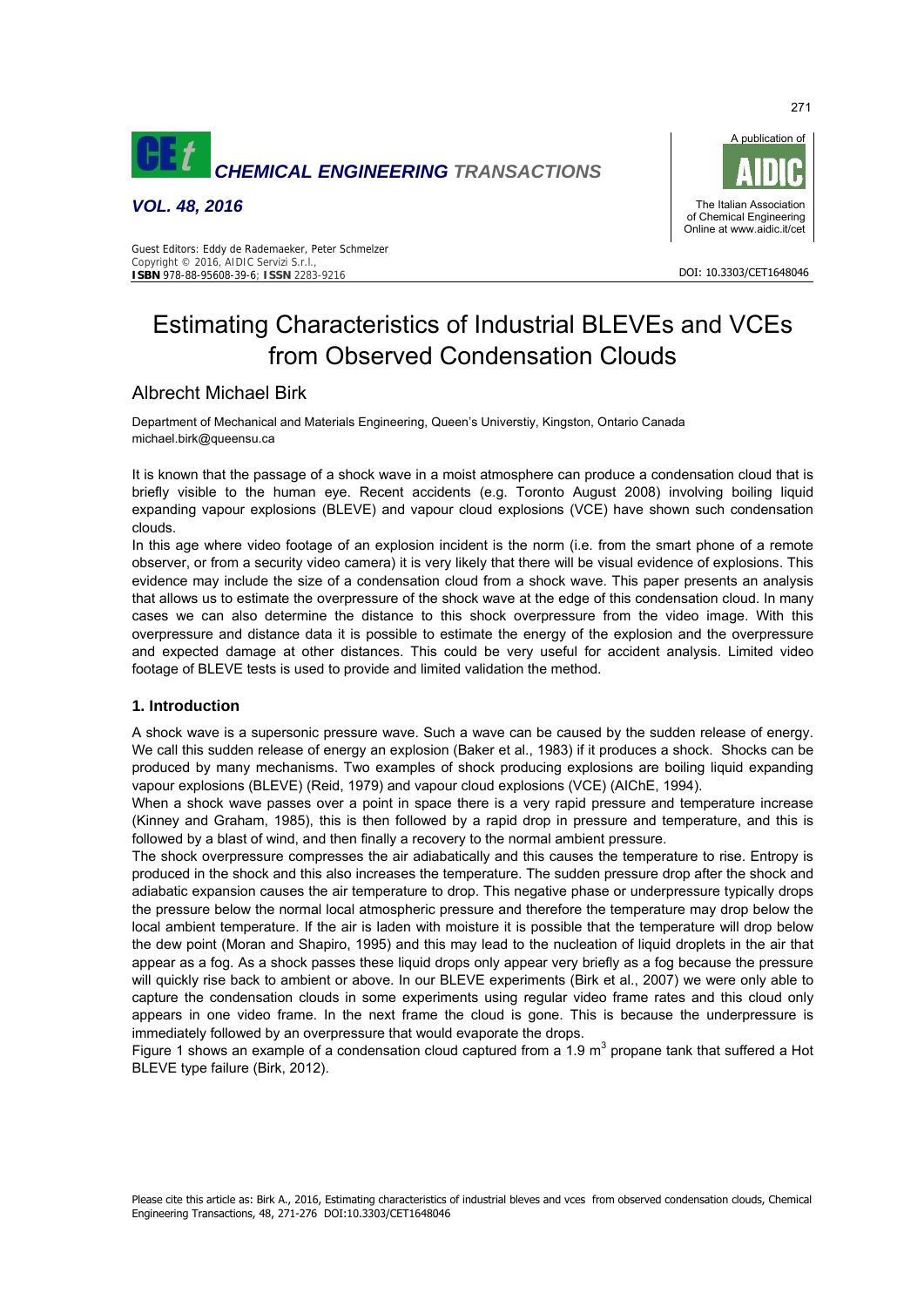

*Figure 1: Image of a BLEVE with condensation cloud present (Birk, 2012).* 

Recent video footage available on the internet (You Tube) clearly shows condensation clouds produced by both a vapour cloud explosion and a BLEVE during the Toronto explosions of August 2008. The first explosion (see Figure 3) was a vapour cloud explosion (VCE) from a large propane vapour release. This VCE produced a clear shock wave that propagated out as a near hemisphere. The explosion was at night and the video footage clearly showed the extent of the condensation cloud because it was illuminated by fires from underneath. The image looks like a fireball, but it was not a fireball but rather a very fast (supersonic) moving pressure wave (shock) that created a condensation cloud. The camera was saturated by the sudden change in light intensity. The video clearly showed where the condensation cloud ended. This cloud was estimated to be around 300 m in diameter. The humidity that night was 92 %.

In this same Toronto incident, a second major explosion followed about six minutes after the vapour cloud explosion (see Figure 2). This second explosion was at least one BLEVE of a tank truck containing propane. This also produced a shock and a brief condensation cloud. It was not possible to estimate the diameter of this cloud based on the information available.



*Figure 2: Video frame of Toronto BLEVE (August 2008) showing condensation cloud from BLEVE illuminated by fire from below (from You Tube).* 

If the ambient temperature and relative humidity are known, this visual data can be used to estimate the actual overpressures produced by the explosions at the edge of the condensation cloud. From this it is then possible to estimate other important properties such as the mass of product, energy content, etc.

## **2. Analysis Approach**

The relative humidity of atmospheric pressure and temperature air is defined as:

$$
r h = \frac{p_g}{p_v}
$$

(1)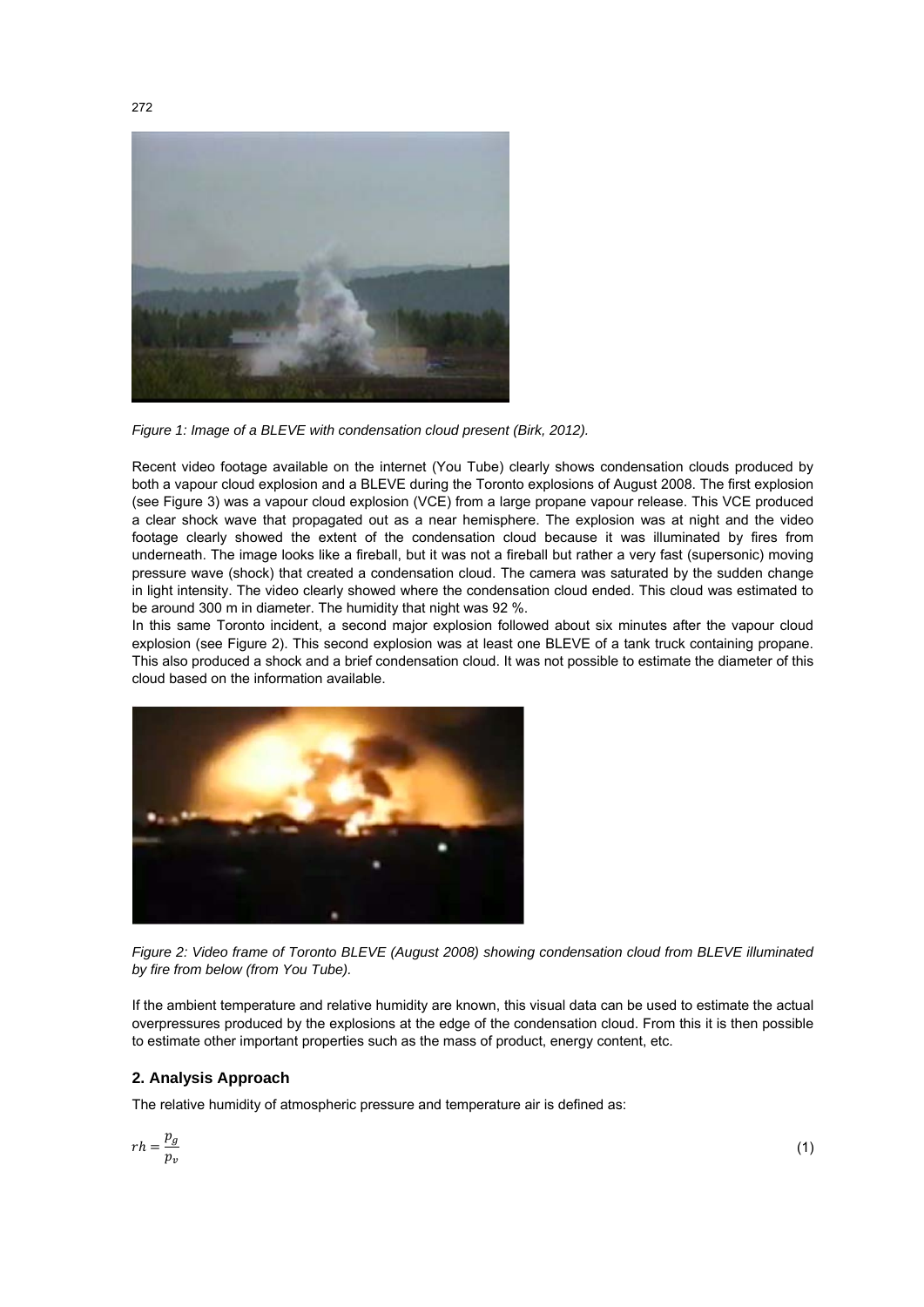Where  $p_v$  is the saturation pressure of water vapour at the air temperature T and  $p_g$  is the partial pressure of the water vapour in the air at pressure P and temperature T. The dew point is reached when the temperature drops under constant P so that  $p_v = p_q$ .

The following model was used to estimate the shock overpressure at the edge of the condensation cloud:

- assume ambient pressure 101.3 kPa and temperature 10 or 20 ºC with relative humidity between 0.2 to 1.0
- normal shock relations apply
- adiabatic irreversible pressurization by a normal shock with pressure ratio  $P_y/P_x$  ( $P_x$  pressure before shock arrives,  $P_v$  from shock peak overpressure).
- isentropic expansion due to underpressure from  $P_y$  to  $P_z$  where  $P_z = P_y 2F(P_y P_x)$  where F is a factor based on experimental data.
- $\bullet$  dew point (visible condensation) when relative humidity rh = 1 at z.

For a normal shock the pressure and temperature before and after the shock are (White, 1986):

$$
\frac{P_y}{P_x} = \frac{M_x}{M_y} \frac{\sqrt{1 + \frac{k - 1}{2} M_x^2}}{\sqrt{1 + \frac{k - 1}{2} M_y^2}}
$$
(2)

$$
\frac{T_y}{T_x} = \left[\frac{M_y}{M_x}\right]^2 \left[\frac{P_y}{P_x}\right]^2 \tag{3}
$$

where M is the Mach number and k is the ratio of specific heats. For the negative phase (y to z) we assume the process is isentropic and the change in temperature comes from the isentropic relation:

$$
\frac{T_y}{T_z} = \left[\frac{P_y}{P_z}\right]^{\frac{k-1}{k}}
$$
\n<sup>(4)</sup>

#### **3. BLEVE**

Figure 3 shows the blast wave measured at 20 m from the side of a BLEVE from a 1900 litre cylindrical propane tank (Birk et al., 2007). The initial shock is the first peak around 0.05 seconds. As can be seen this is followed by an underpressure of similar magnitude and then this is followed by a second shock that brings the pressure back above ambient. The condensation cloud is believed to be caused by the underpressure or negative phase of the blast wave. Notice that for a BLEVE the magnitude of the negative phase is similar to that of the positive phase. Figure 4 shows experimental data for the factor  $F = -dPs$  neg/dPs peak from BLEVE experiments involving a 1.9 m<sup>3</sup> propane tank (Birk et al., 2007).



*Figure 3: Sample pressure wave from a BLEVE of a 1.9 m<sup>3</sup> propane tank (Birk et al., 2007).*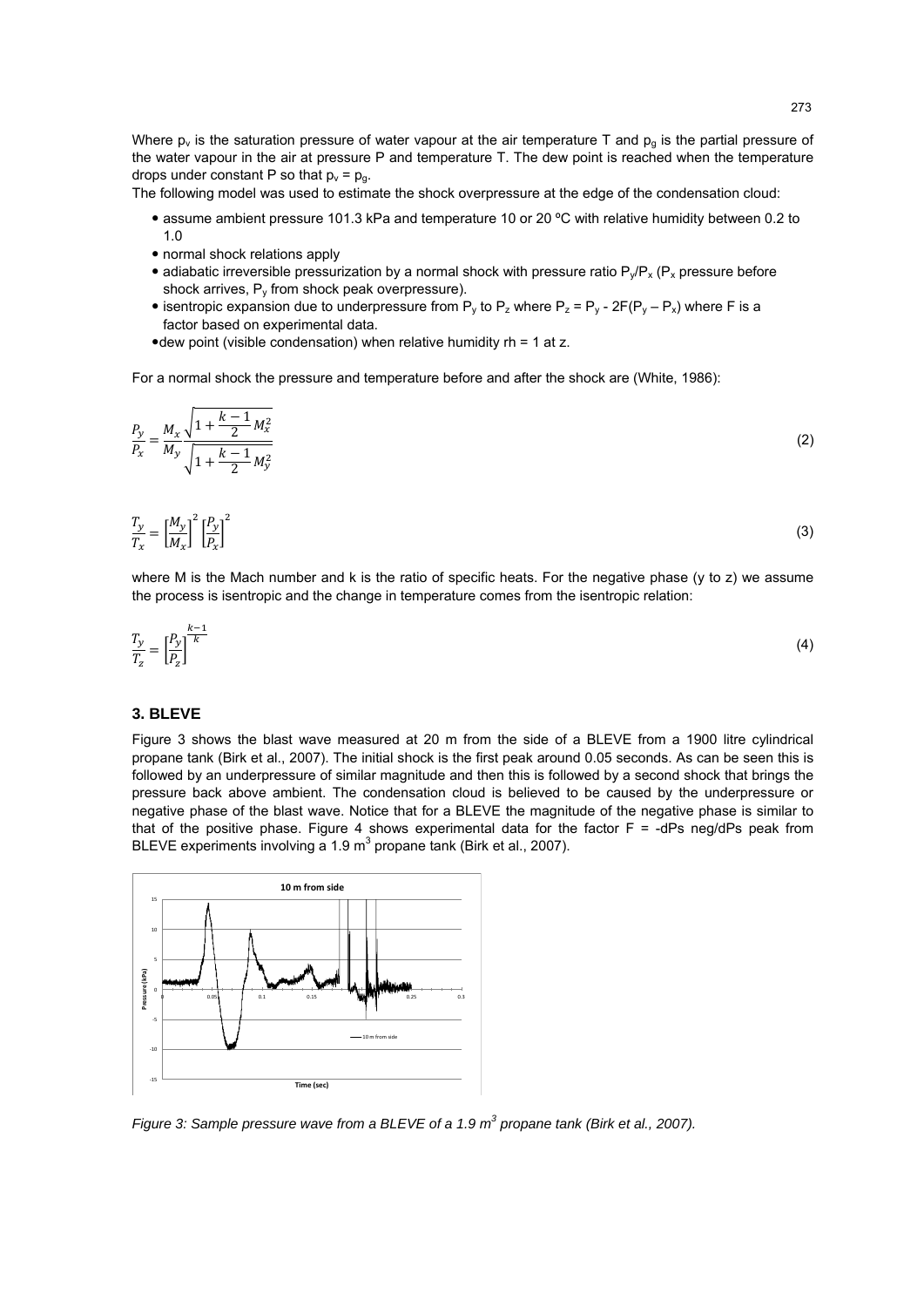

Figure 4: Ratio of peak overpressure magnitude to underpressure vs distance for BLEVE of 1.9 m<sup>3</sup> propane *tank.* 



*Figure 5: Calculated overpressure needed for a condensation cloud vs air relative humidity (ambient pressure 101.325 kPa).* 

Figure 5 shows the results of this analysis for a BLEVE overpressure required for a condensation cloud where the negative phase underpressure is based on F = -0.0118 Rbar + 0.87. Rbar is the energy scaled distance and is defined as:

$$
\bar{R} = R \left[ \frac{P_o}{GE} \right]^{1/3} \tag{5}
$$

and

R = range to pressure in metres  $P<sub>o</sub>$  = ambient pressure = 101.3 kPa E = isentropic expansion energy of vapour space (or liquid if tank is near 100 % full) of release in kJ G = 2 for half space from ground effect

As can be seen in the Figures, the overpressure required for the condensation cloud front increases as the humidity decreases. For example, for 80 % relative humidity, we estimate the positive phase overpressure from a BLEVE required to give a condensation cloud is around 8 kPa.

Once we have the overpressure at one radius it is possible to determine the energy scaled distance for that overpressure from the overpressure decay curve for a BLEVE. The overpressure decay curve for propane (Baker et al., 1983; van den Berg, 2006) is shown in Figure 6 for BLEVE failures that occur around 2 MPa pressure.

An approximate fit to the propane overpressure decay curve is:

$$
dPs = S \frac{33.1}{\overline{R}^{1.145}}
$$
 (6)

274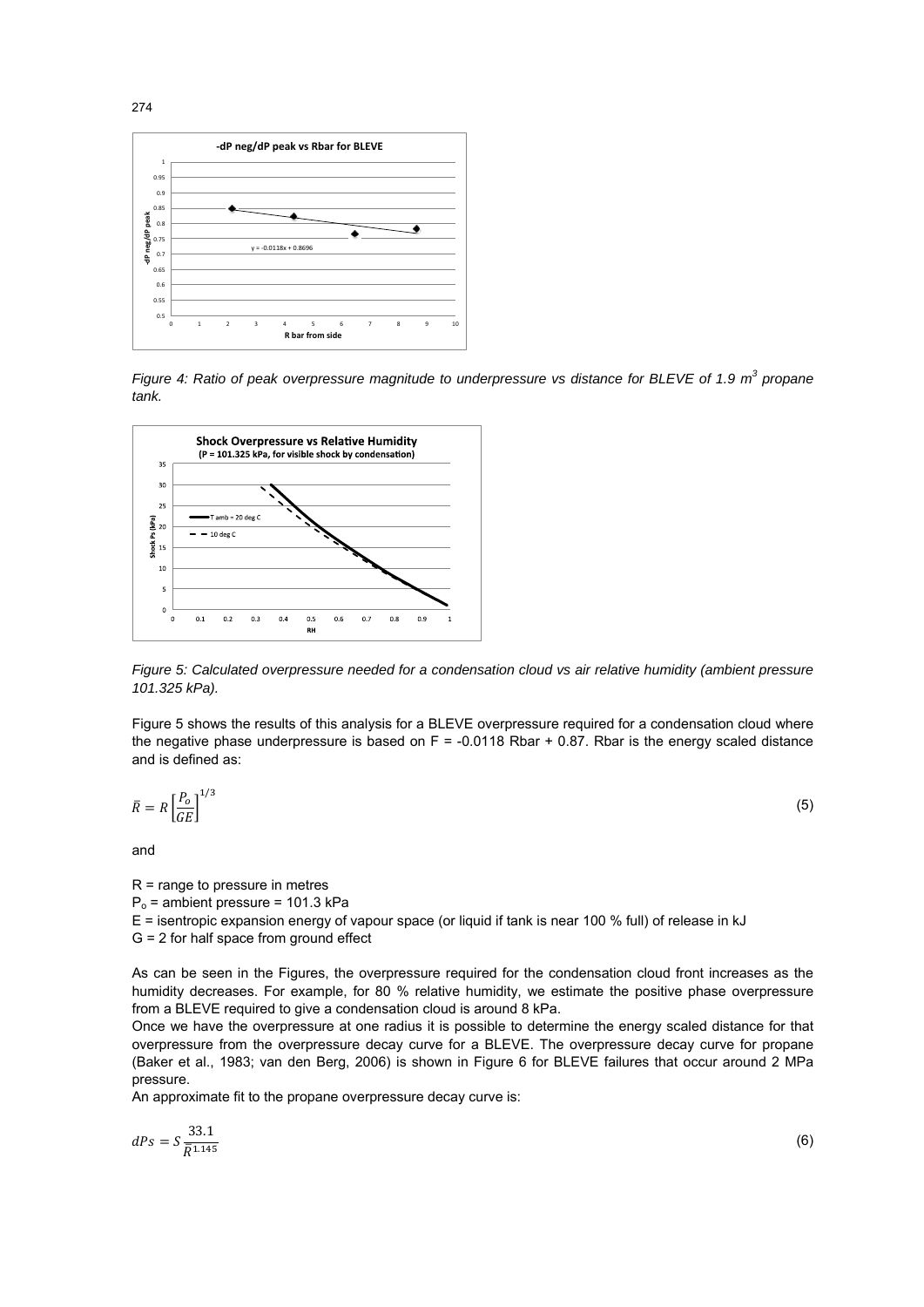

*Figure 6: Overpressure decay curve for propane BLEVE.* 

where

 S = shape factor for cylindrical tank (1.0-1.8) depending on how the vessel opens dPs = peak overpressure in kPa

We can now take the calculated overpressure for the condensation cloud for a range of RH values (say 0.7, 0.8, and 0.9) and from this we can determine the scaled distance. The scaled distance can then be converted into a radius as a function of isentropic expansion energy input. Here we have assumed the shock is produced by the vapour space energy (Birk et al., 2007). This result is shown in Figure 7 for S = 1.0.



*Figure 7: Radius R to edge of condensation cloud from BLEVE vs isentropic expansion energy (saturated at 1.9 MPag) assuming S = 1.0.* 



*Figure 8: Estimated range to condensation cloud for propane VCE (yield = 10 %, F = 0.8). Not validated.*